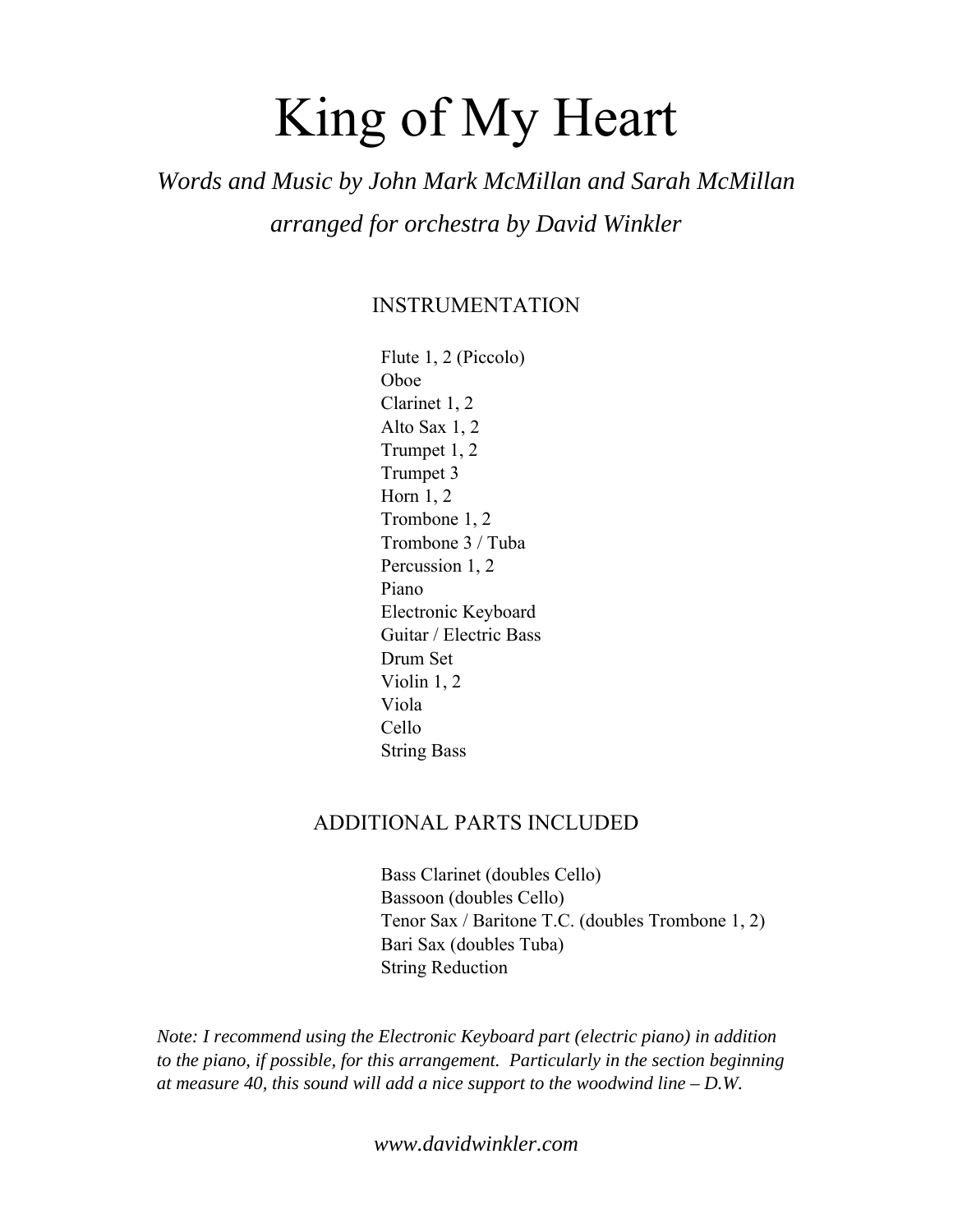# **King of My Heart** Words and Music by

JOHN MARK MCMILLAN and SARAH MCMILLAN *Arranged by David Winkler*

**Medium groove**  $\left(\frac{1}{2} = 78\right)$ 



Copyright © 2015 Sarah McMillan Publishing (SESAC) (adm. at WatershedMusicPublishing.com).Meaux Jeaux Music (SESAC) Raucous Ruckus Music Publishing (SESAC) (adm. at CapitolCMGPublishing.com) All rights reserved. Used by permission. **This arrangement distributed by www.DavidWinkler.com.**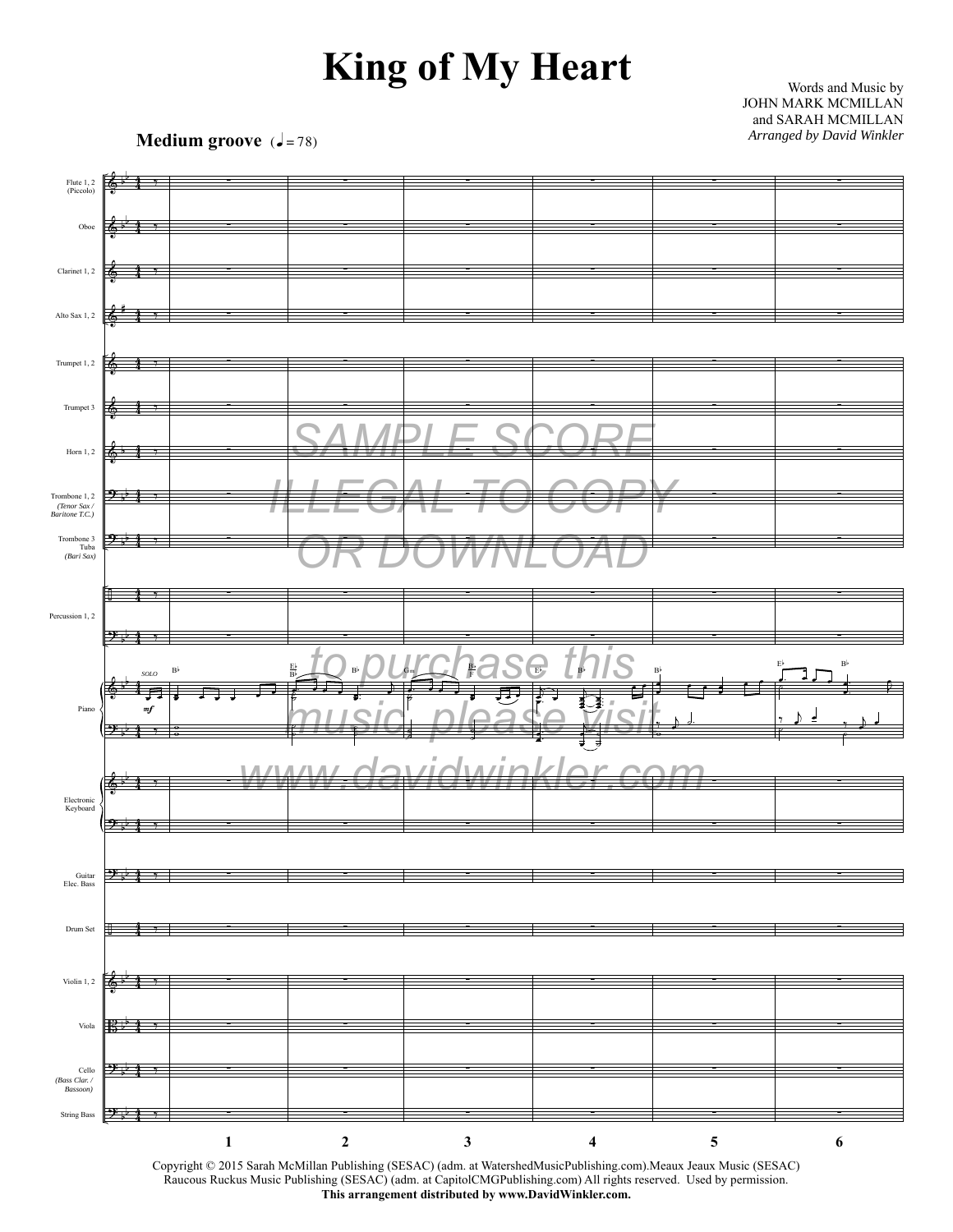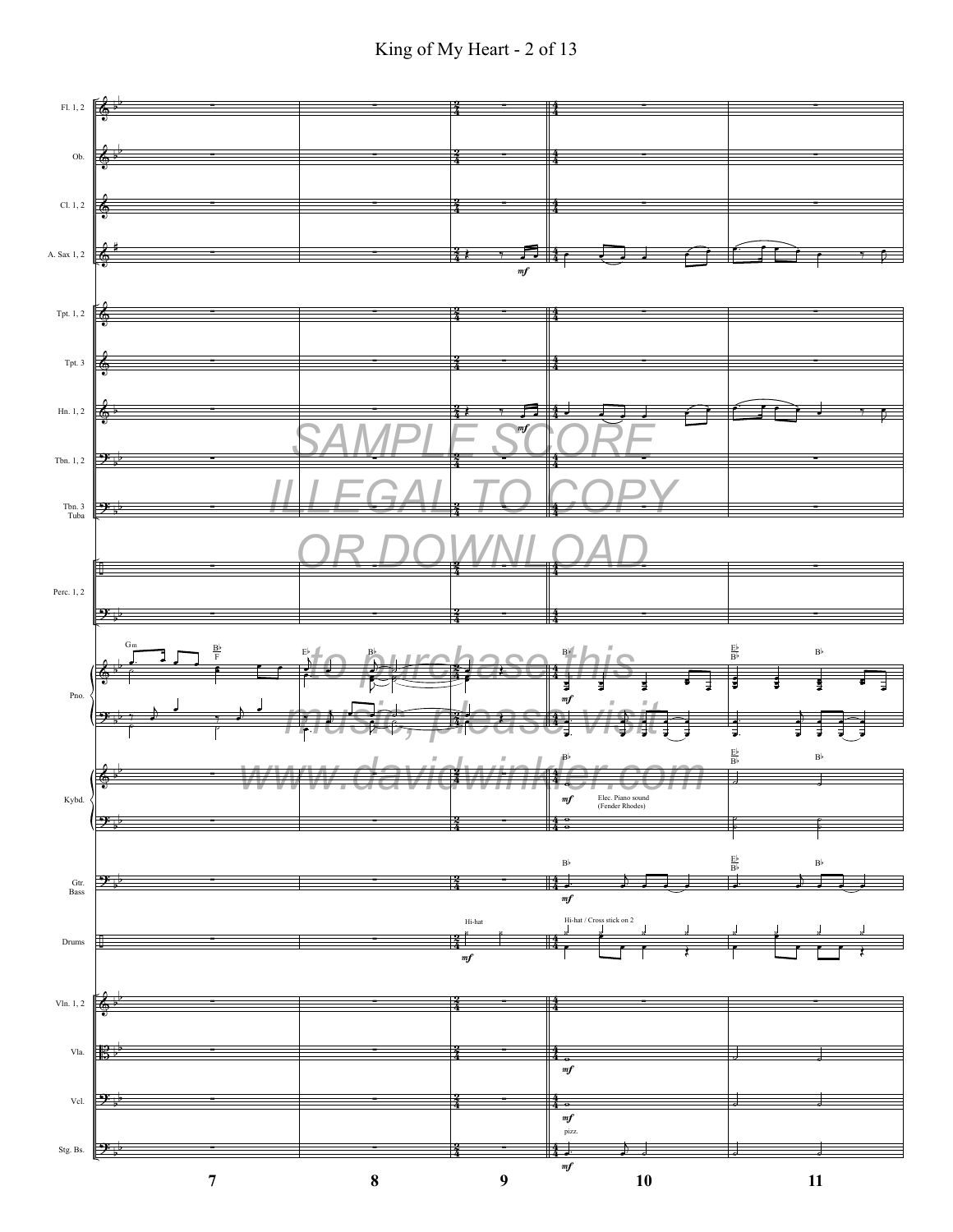King of My Heart - 3 of 13

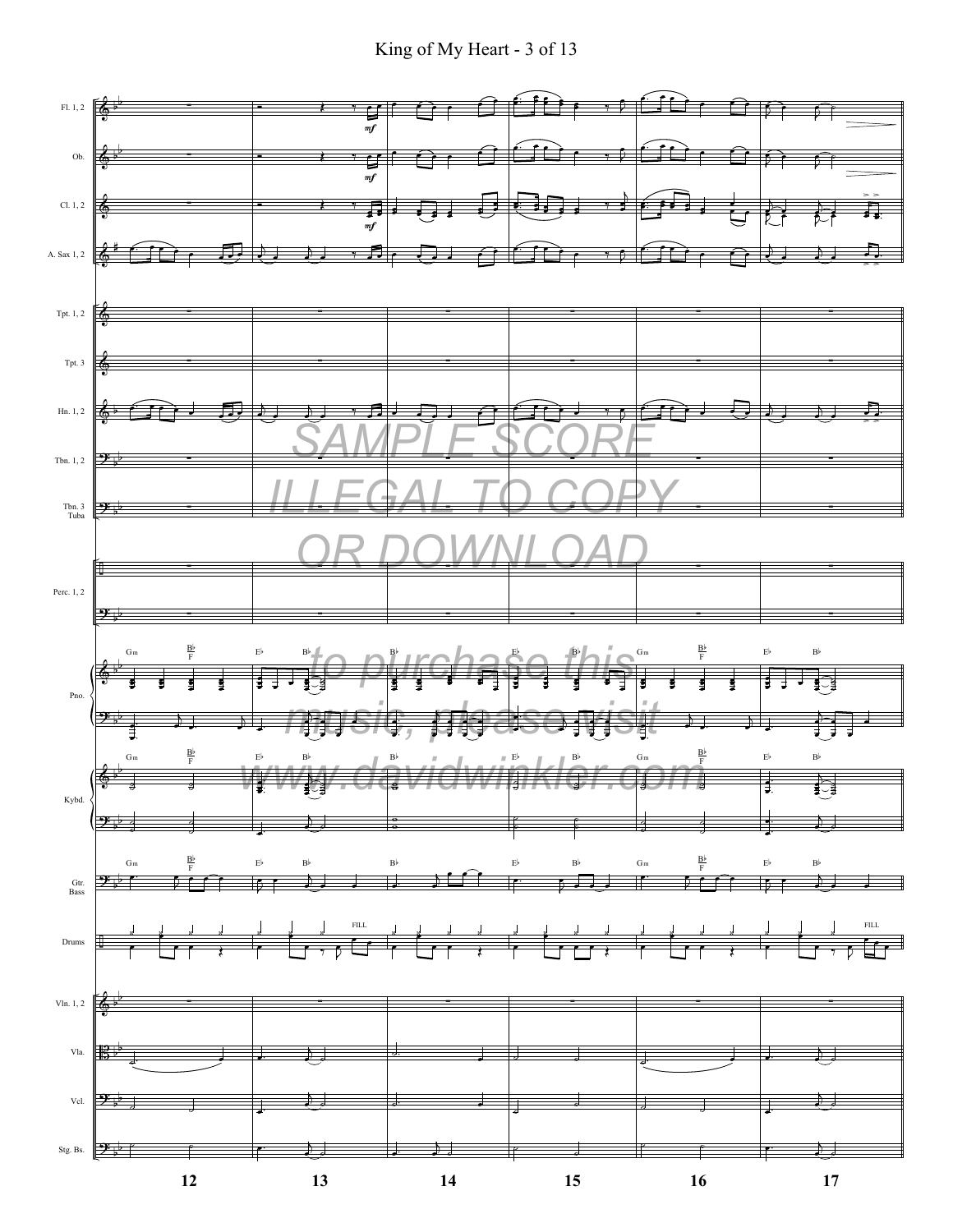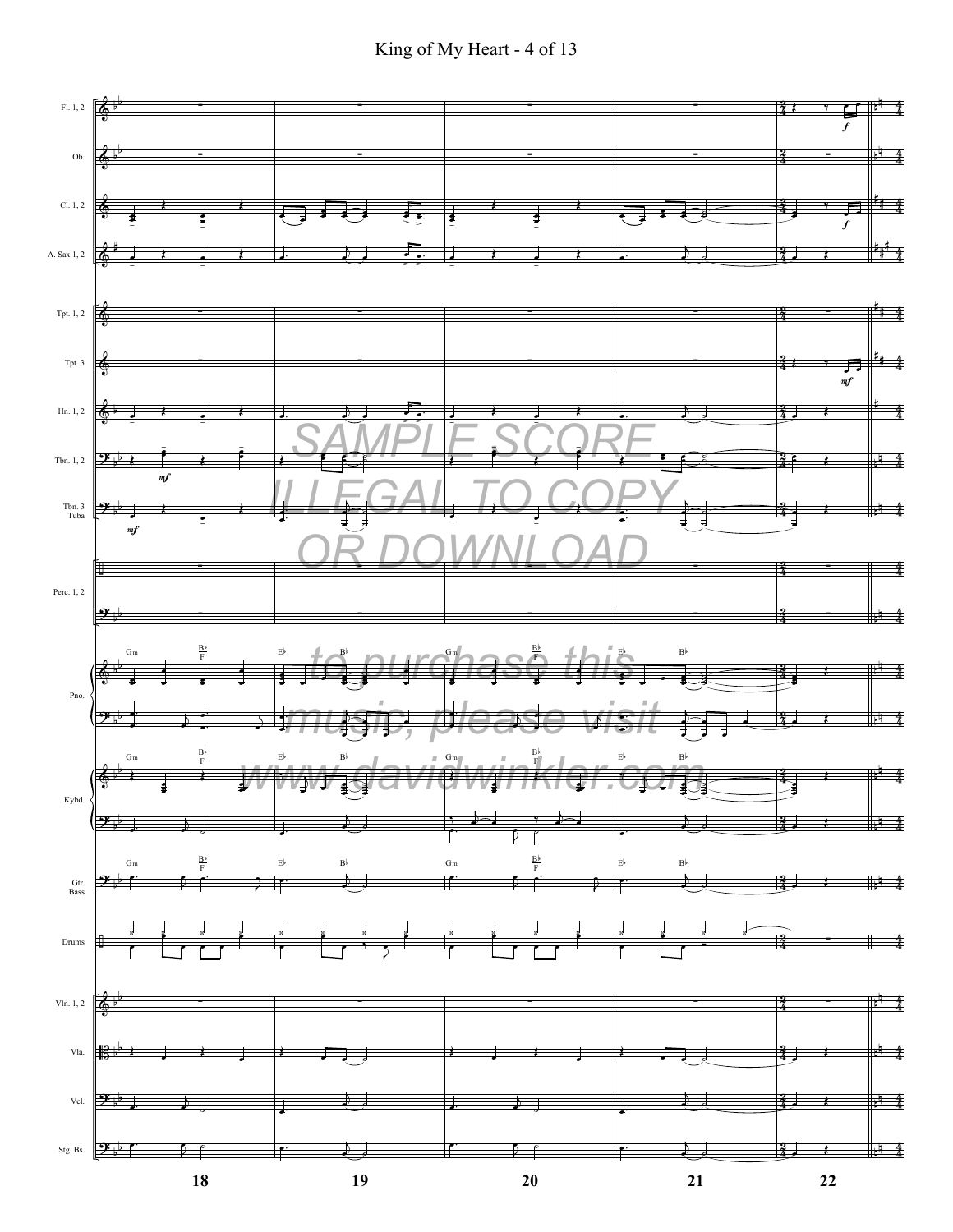King of My Heart - 5 of 13

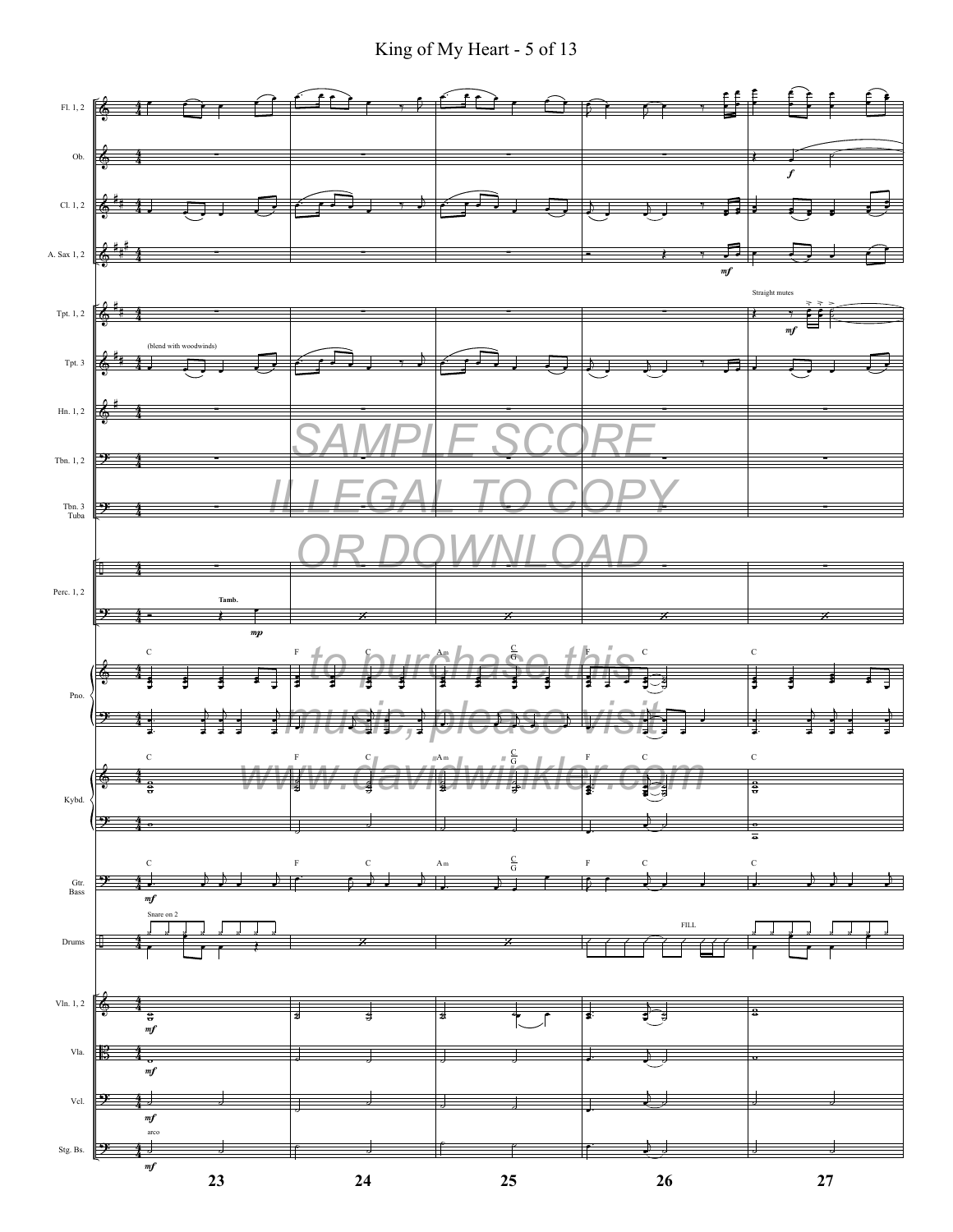King of My Heart - 6 of 13

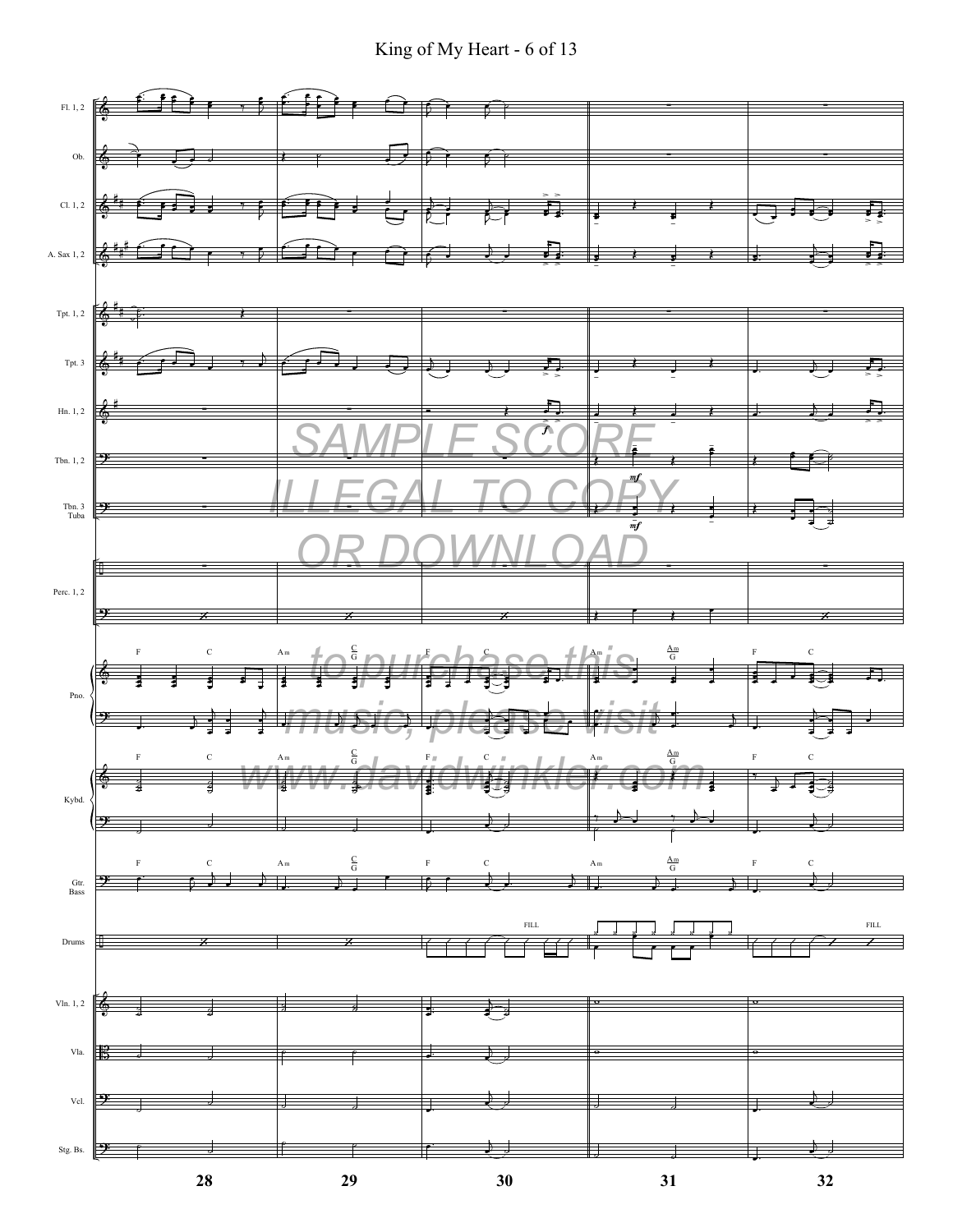King of My Heart - 7 of 13

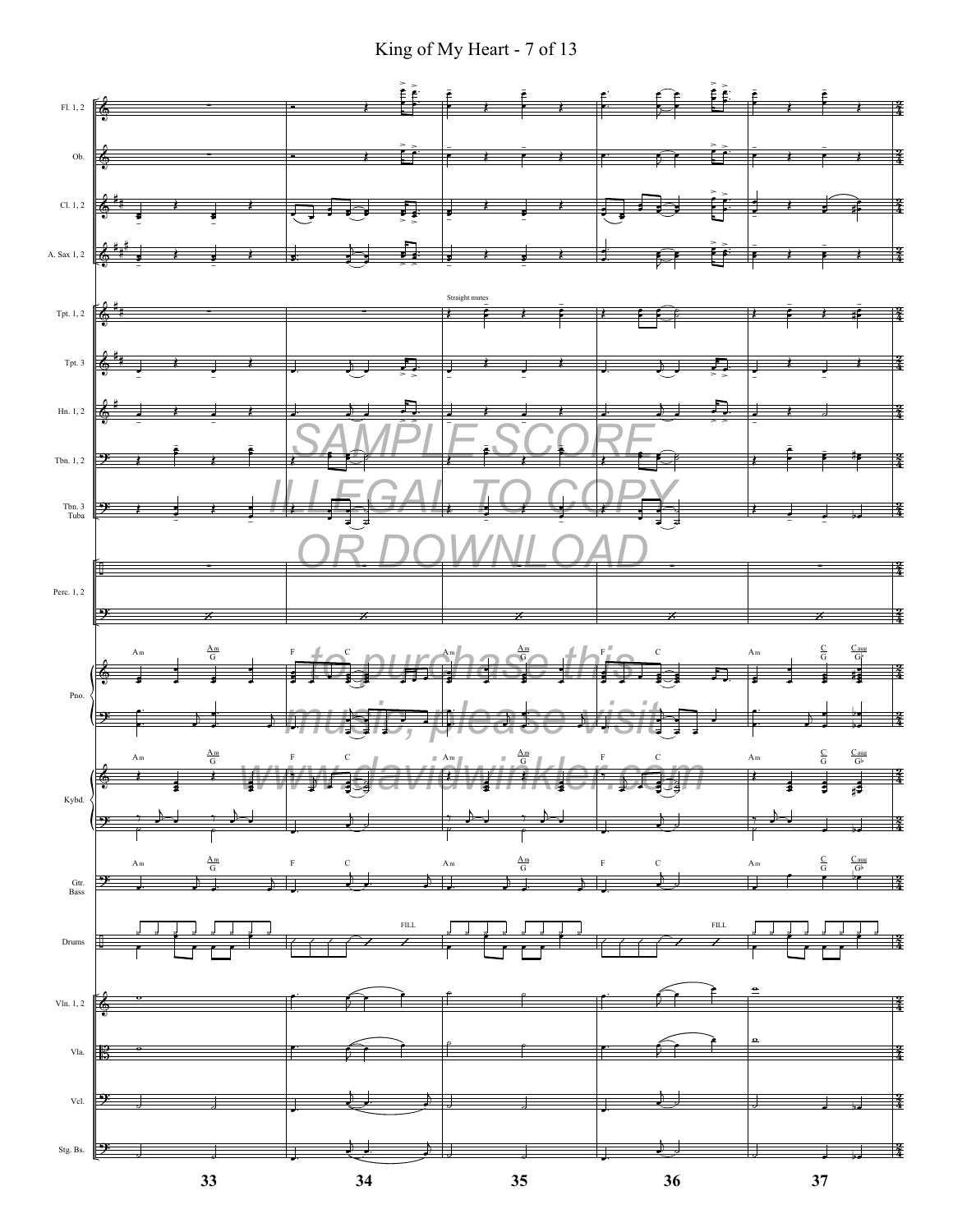### King of My Heart - 8 of 13

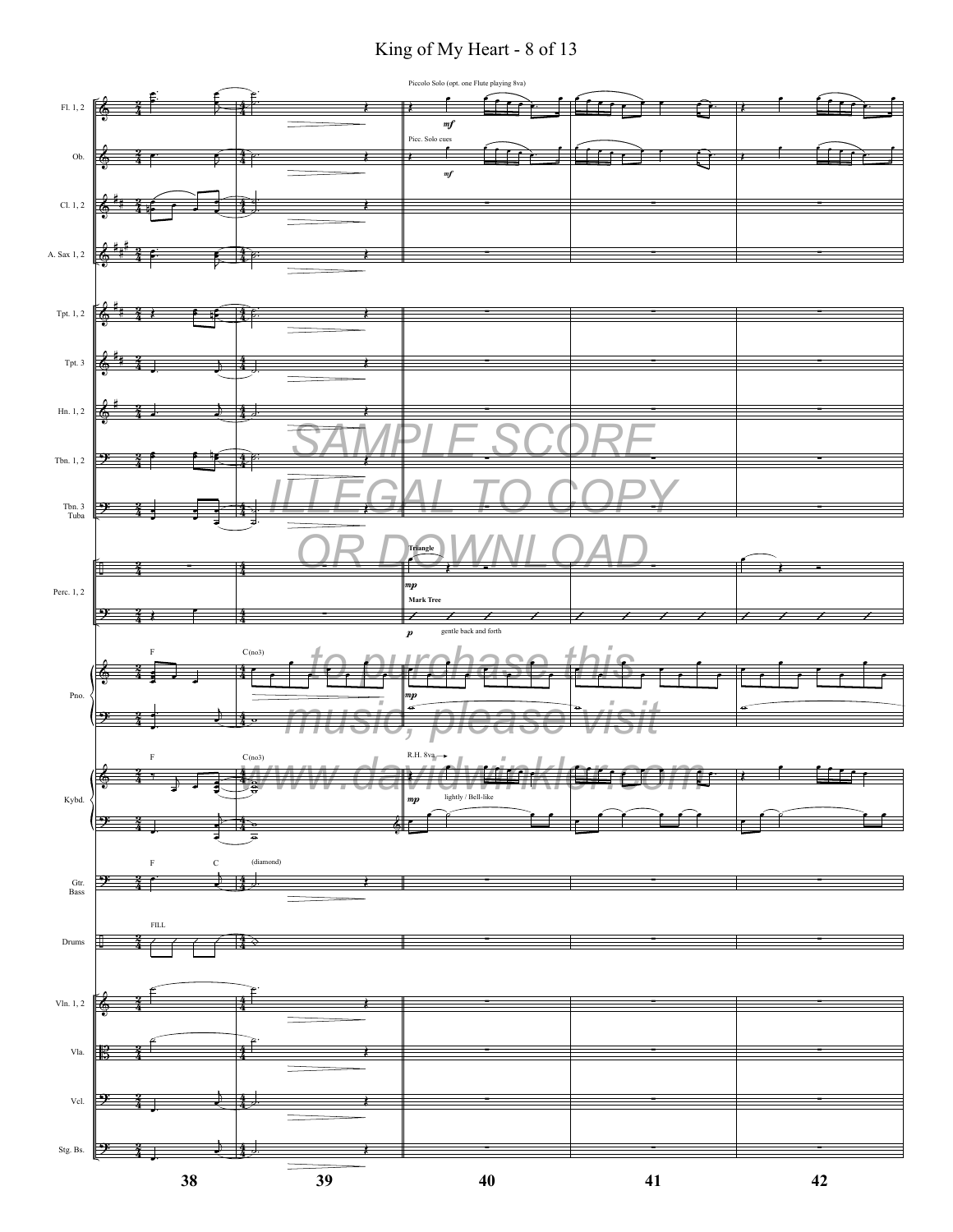## King of My Heart - 9 of 13

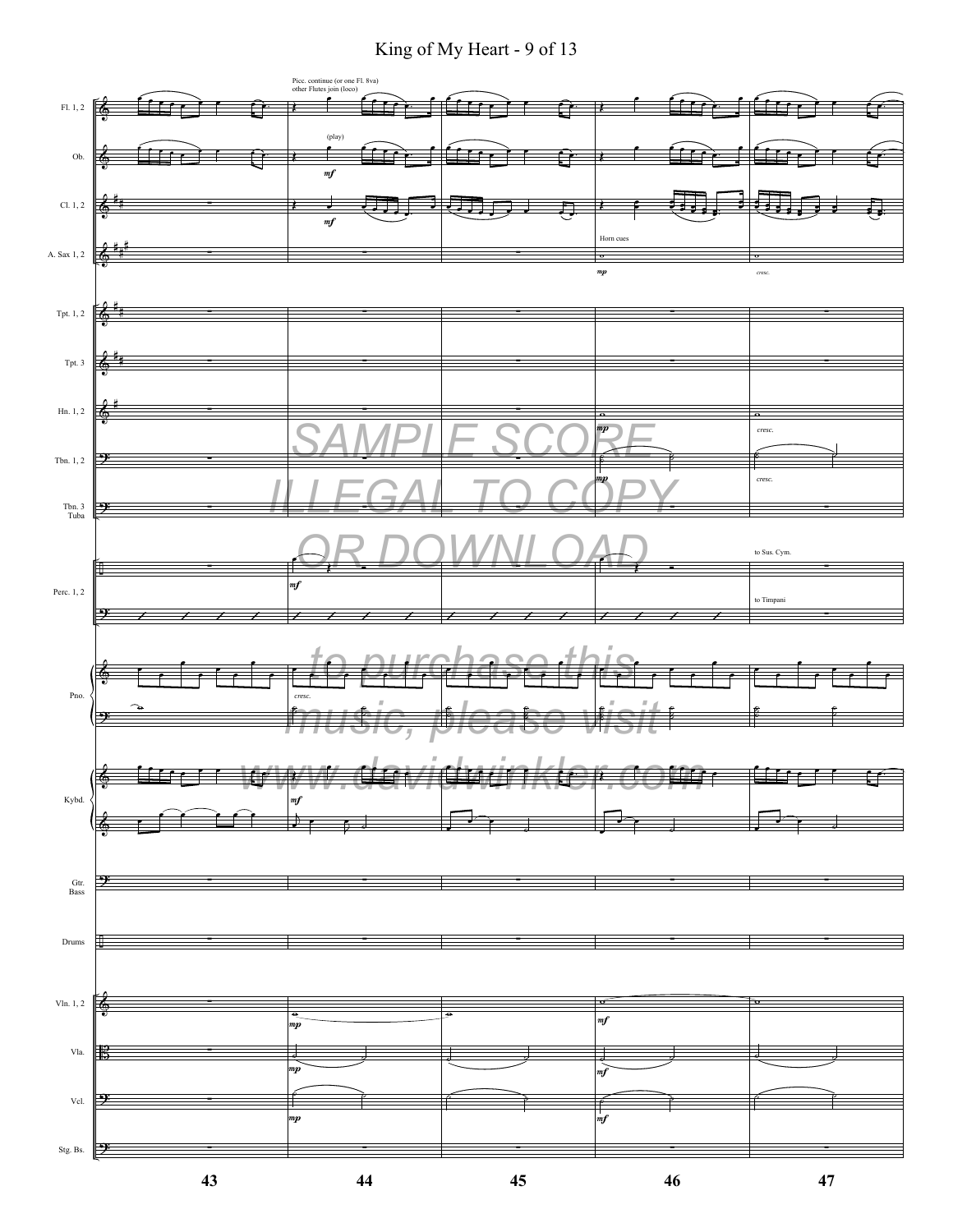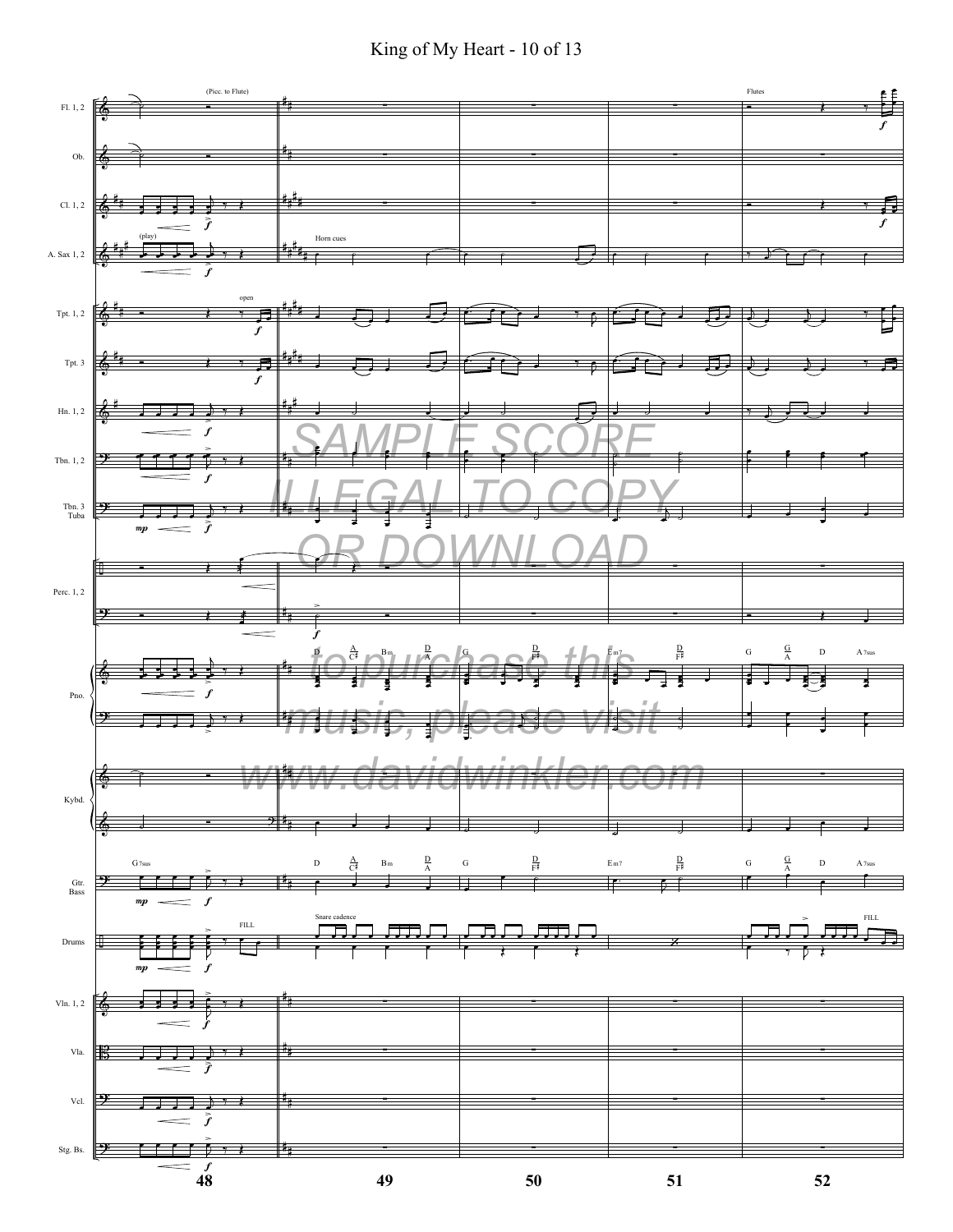King of My Heart - 11 of 13

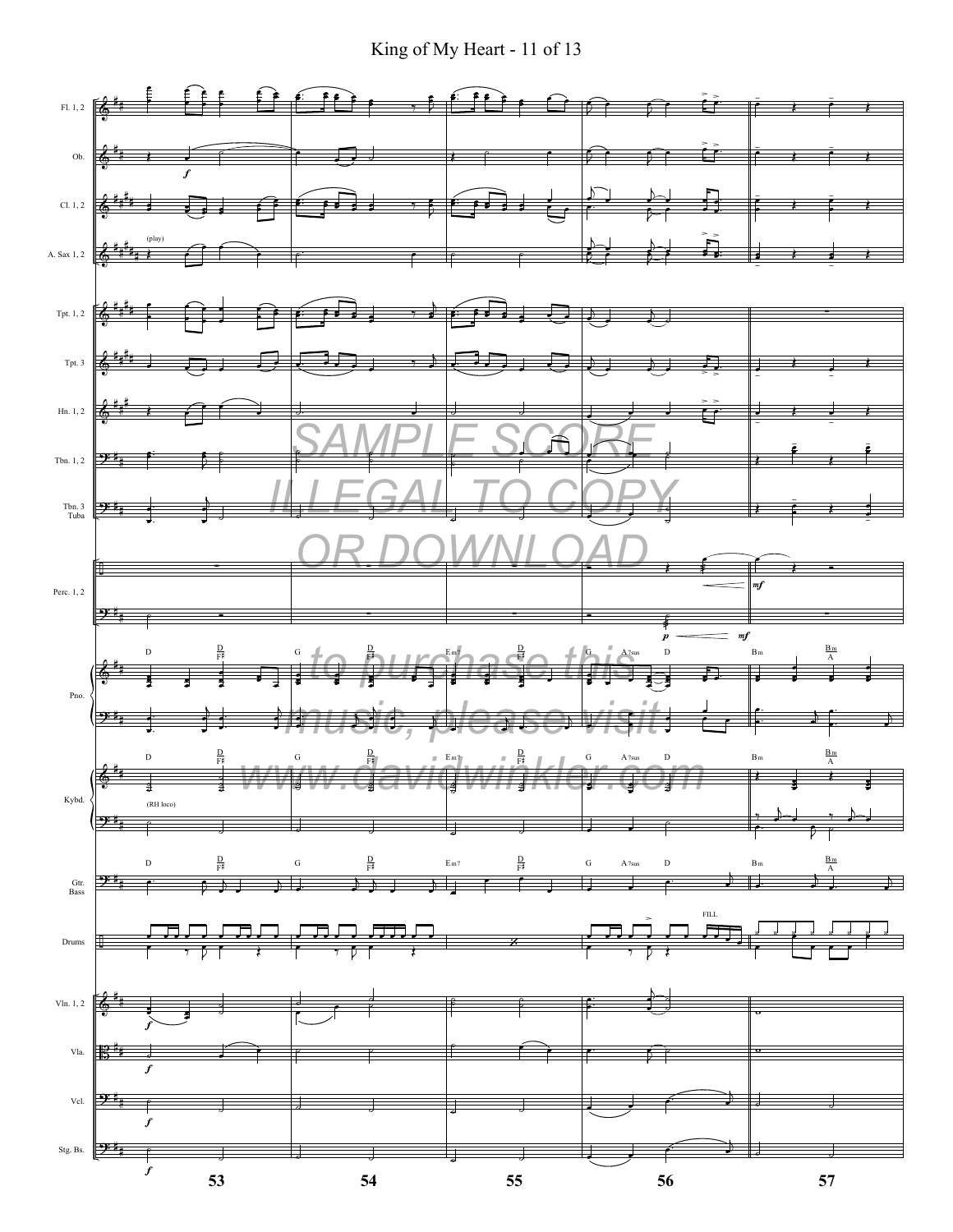